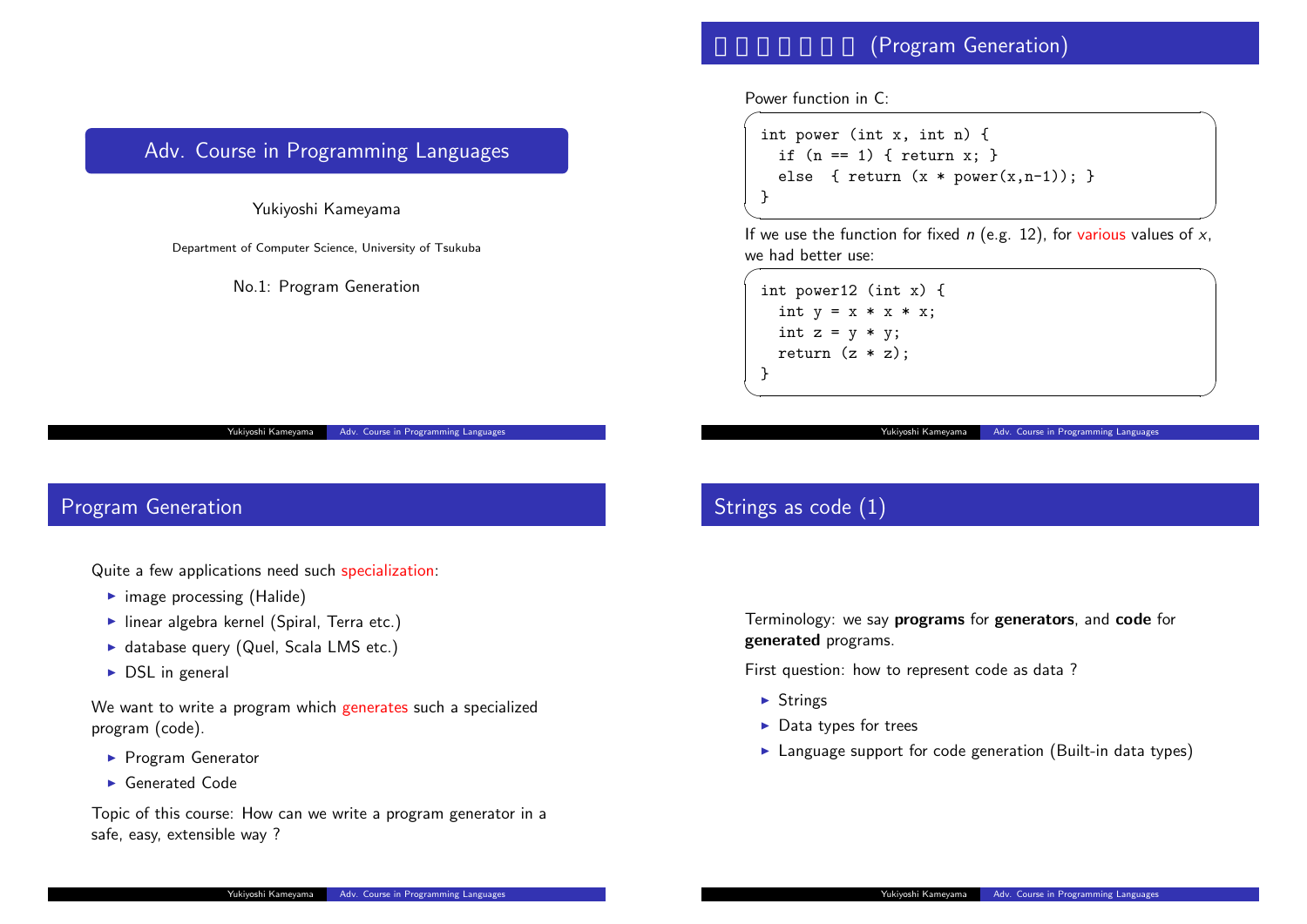#### Strings as code (1)

Power function (

) in the  $C$  language:

```
int power (int n, int x) {
  if (n == 1) {
    return x;
  } else if (even(n)) {
    return sqr(power(n/2,x));
  } else {
    return x * power(n-1, x);
  }
)
```
oshi Kameyama Adv. Course in Programming Langu

✒ ✑

## Strings as code (3)

Inner product of vectors in C-like notation:  $\sqrt{2\pi}$ 

```
float ip (int n, float a[], float b[]) {
  int i;
  float sum = 0.0;
  for (i = 0; i < n; i++) {
    sum += a[i] * b[i];
  }
  return sum;
}
```
# Strings as code (2)

A generator for power, assum  $\overline{a}$ 

```
string gen_power1 (int
  if (n == 1) { return
  } else if (even(n))
   return concat("sqr
  } else {
   return concat(xs,")
  }
 }
 string gen_power (int
  return concat("int \mugen_po
✒ ✑
```
gen\_power(5) returns "int power (int  $x$ ) { return

Yukiyoshi Kam

# Strings as code (4)

Generator: (n is known, a and

```
\overline{a}string gen_ip1 (int n_istring
  if (idx == n) return
  else return
   concat(as, " ['", int]bs, " ['", int]gen\_ip1(n, i<sub>0</sub>)}
 string gen_ip (int n,s
  concat("float ip(int
  "return ", gen\_ip1(n)} ✒ ✑
```
✒ ✑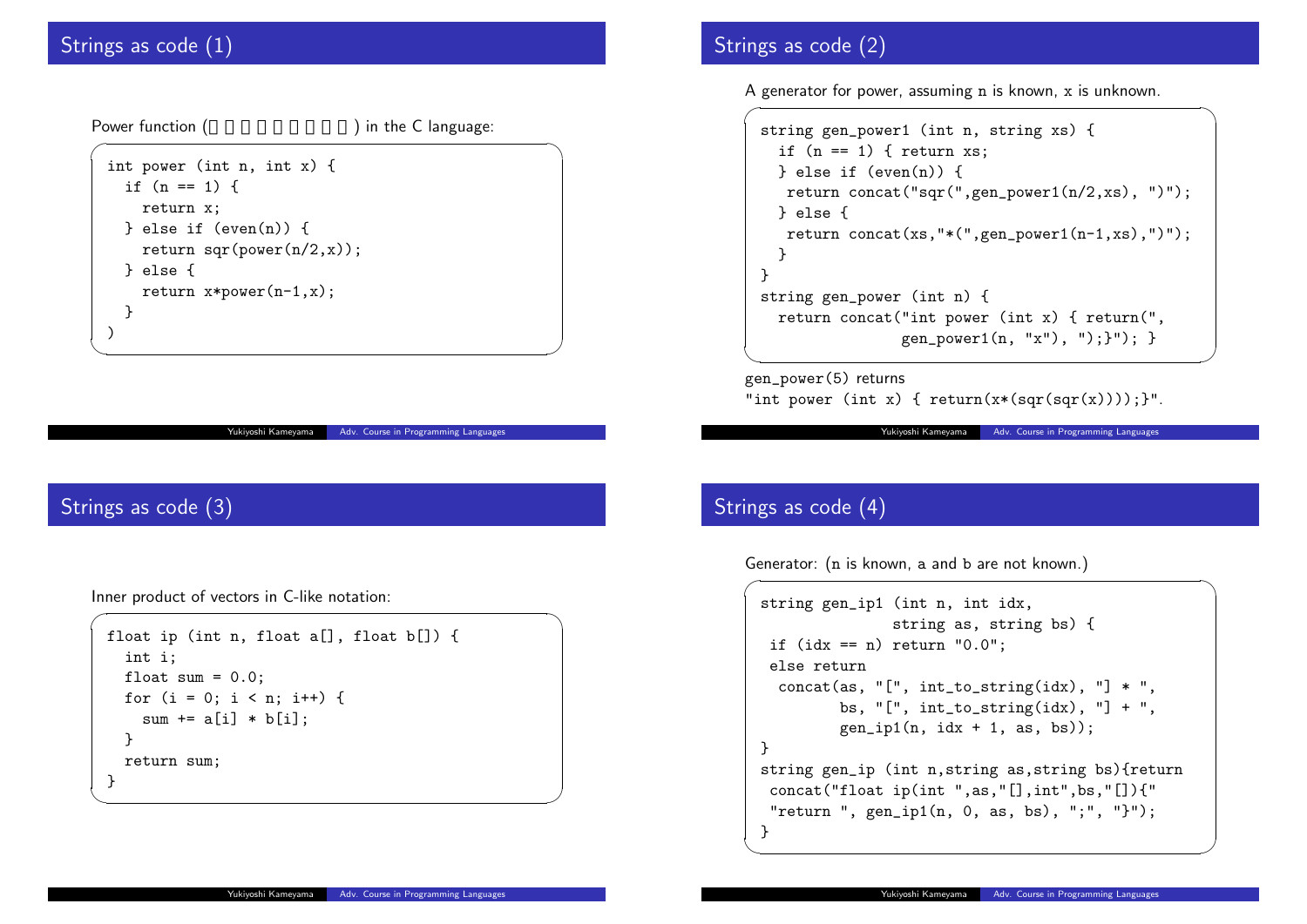#### Strings as code (5)

 $\overline{a}$ 

Generating more specialized code: (n and a are known, and b is not known.)

```
string gen_ip1 (int n, int idx,
                float a[], string bs) {
 if (\text{idx} == n) return "0.0";
 else return
   concat(float_to_string(a[idx]), " * ",
         bs, " ['", int_to_string(idx), " ] + ",gen\_ip1(n, idx + 1, a, bs) );
}
string gen_ip (int n, float a[], string bs) {
return concat("float ip (int ", bs, "[]) {"
   "return ", gen_ip1(n, 0, a, bs), ";", "}");
}
```
#### Yukiyoshi Kameyama | Adv. Course in Programming Languages

✒ ✑

## Strings as code (summary)

The "string as code" approad

- $\blacktriangleright$  (+) Can be done in any
- $\blacktriangleright$  (-) Is error prone; risk of and type errors.
- $\blacktriangleright$  (-) Is not composable; we both of which use "x" as

## Trees as code (2)

Power function in Scheme:

```
(define (power n x)
  (if (= n 1) x)(if (even n)
        (sqr (power \left(\right)(* x (power (- n))
```
#### Trees as code (1)

Lisp/Scheme has S-expressio[ns \(trees\) as primitive da](#page-0-0)ta.

(+ 1 2) returns 3  $'(+ 1 2)$  returns  $(+ 1 2)$ (list (+ 1 2) (\* 2 3)) returns (3 6)  $(list '(+ 1 2) '(* 2 3))$  returns  $((+ 1 2) (* 2 3))$ 

Suitable for symbolic computation (mathematical formulas, logical formulas, programs, XML data, sentences in natural languages etc.)

Yukiyoshi Kamey

 $\sqrt{ }$ 

✒ ✑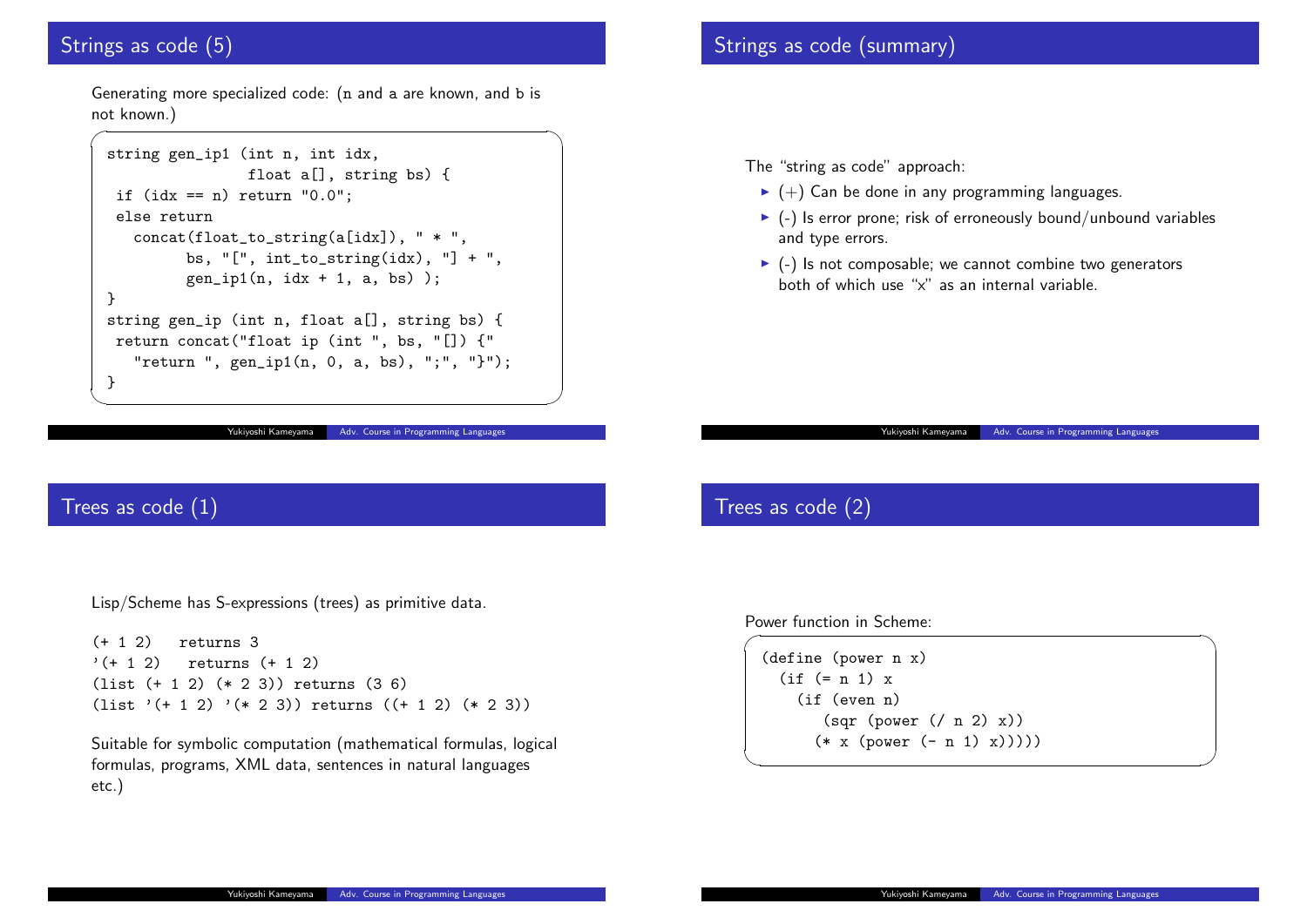#### Trees as code (3)

Generator for Power function in Scheme:  $\sqrt{2\pi i}$ 

```
(define (gen_power1 n xs)
  (if (= n 1) xs)(if (even n)
        (list 'sqr (gen_power1 (/ n 2) xs))
      (list '* xs (gen_power1 (- n 1) xs)))))
(define (gen_power n)
  (list 'define '(power x)
         (gen-power1 n 'x)))
```
✒ ✑ Better than the "strings as code" approach. Splicing is still problematic.

Yukiyoshi Kameyama | Adv. Course in Programming Languages

#### Trees as code (5)

Evaluation of "trees ad code[" approach:](#page-0-0)

- $\blacktriangleright$  (+) Better syntax. Ease of writing and understanding. Fewer errors.
- ▶ (-) Still not composable; we cannot combine one generator with internal variables "x" and "y", and another generator with internal variables "x" and "z".
- $\blacktriangleright$  (-) Risk of run-time type errors or unbound/erroneously bound variables.

#### Trees as code (4)

(from the previous slide)

 $\sqrt{ }$ (define (gen\_power n) (list 'define '(pow (gen\_power1 i

 $\sqrt{2\pi\left(\frac{1}{2}\right)^{2}+\left(\frac{1}{2}\right)^{2}}$ 

 $\overbrace{\hspace{27mm}}$ 

Yukiyoshi Kamey

Generator for Power function  $\overline{a}$ 

(define (gen\_power n) '(define (power x) , (gen\_power1

Quasi-quotation allows splicir

#### Data types as code

We can use user-defined data

|  | $type code =$         |  |  |
|--|-----------------------|--|--|
|  | Var of string         |  |  |
|  | Fun of string * cod   |  |  |
|  | App of code * code    |  |  |
|  | Plus of code * code   |  |  |
|  | I Times of code * cod |  |  |
|  |                       |  |  |
|  |                       |  |  |

We still make mistakes in mix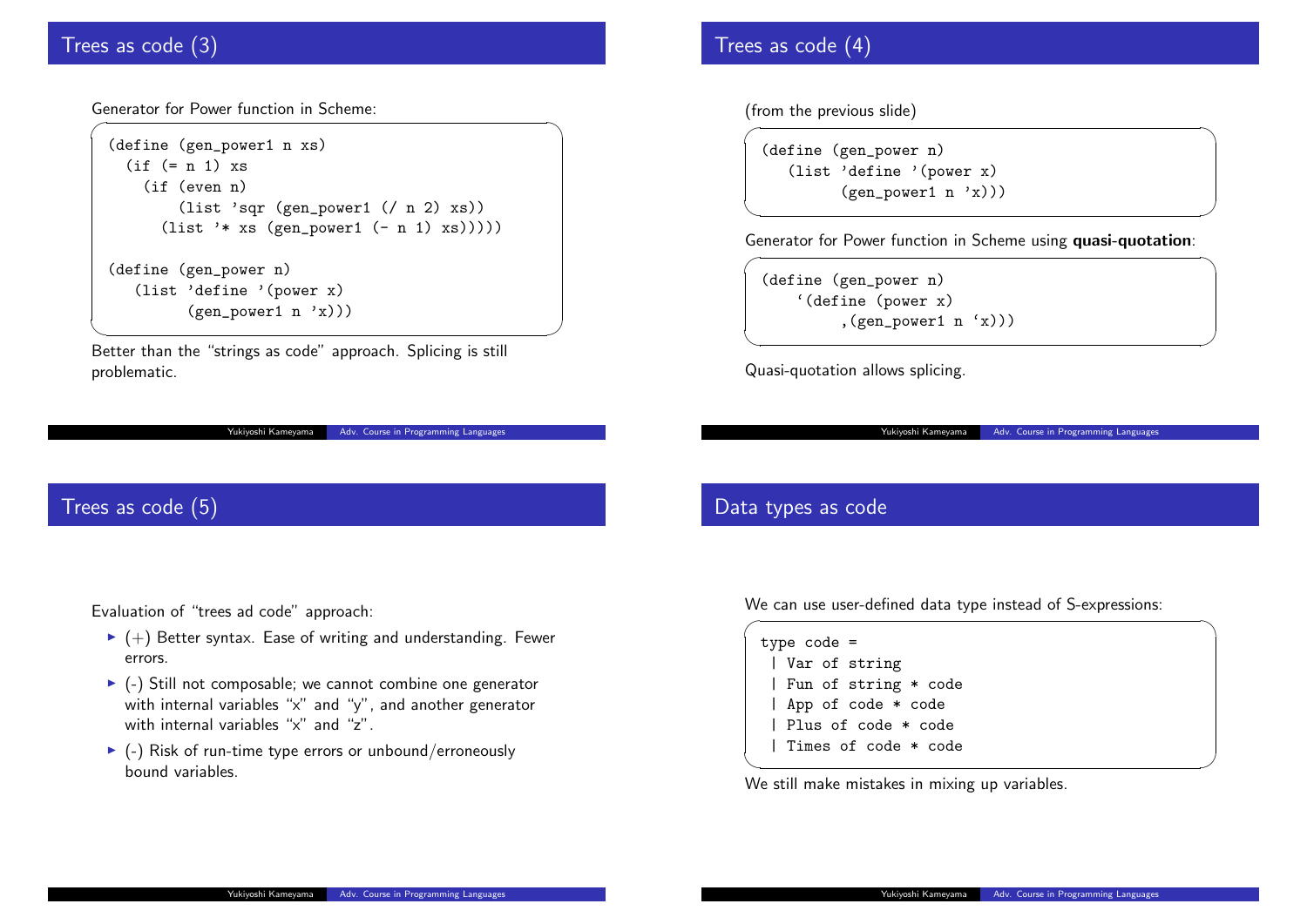Language support for quasi-quotation (1)

Power function in OCaml (a dialect of ML):

let rec power  $n x =$ if n=1 then x else if (even n) then sqr (power  $(n / 2) x$ ) else x \* (power (n-1) )

Yukiyoshi Kameyama | Adv. Course in Programming Languages

 $\sqrt{2\pi i}$ 

✒ ✑

# Language support for quasi-quotation (3)

```
Generator for Power:
\sqrt{2\pi i}
```

```
let rec gen_power1 n xs =
   if n = 1 then xselse if (even n) then
           \langle \text{sqrt} \rangle \langle \text{gen\_power1} \rangle (n / 2) xs)>
   else \langle x \rangle * \langle \text{gen\_power1} (n - 1) x s \ranglelet gen_power n =
   \langlefun x \rightarrow \sim (gen_power1 n \langle x \rangle)>
```

```
gen_power 3 <x>
\Rightarrow < \sim x \ast \sim (gen_power 2 <x>) >
\Rightarrow < x * ~ (<sqr ~ (gen_power 1 <x>)>) >
\Rightarrow < x * ~ (<sqr ~ (<x>)>)> => ...
```
## Language support for quas

```
Generator for Power (OCaml
```

```
let rec gen_power1 n x
  if n=1 then xs
  else if (even n) the
      '(sqrt, (gen\_porelse '(, xs *, (gen_power
✒ ✑
```
Generator for Power (in Meta  $\sqrt{2\pi i}$ 

```
let rec gen_power1 n x
   if n = 1 then xselse if (even n) the
          <sqr \sim (gen_power)
   else \langle x, \rangle * \langle \text{gen\_pc} \rangle
```
 $\sqrt{2\pi i}$ 

 $\sqrt{2\pi i\left(\frac{1}{2}\right)^2+\left(\frac{1}{2}\right)^2+\left(\frac{1}{2}\right)^2+\left(\frac{1}{2}\right)^2+\left(\frac{1}{2}\right)^2+\left(\frac{1}{2}\right)^2+\left(\frac{1}{2}\right)^2+\left(\frac{1}{2}\right)^2+\left(\frac{1}{2}\right)^2+\left(\frac{1}{2}\right)^2+\left(\frac{1}{2}\right)^2+\left(\frac{1}{2}\right)^2+\left(\frac{1}{2}\right)^2+\left(\frac{1}{2}\right)^2+\left(\frac{1}{2}\right)^2+\left(\frac{1}{2}\right)^2+\left(\frac{1}{2}\right)^2+\left(\frac{1}{2}\$ 

Yukiyoshi Kamey

## Program generation: over

We have (at least) two stages

- $\blacktriangleright$  First stage: generating c
- $\blacktriangleright$  Second stage: executing data

Assumption: our program has

- $\blacktriangleright$  Static input: their values
- $\blacktriangleright$  Dynamic input: their values known at the second sta

It is very essential for generat which is not.

✒ ✑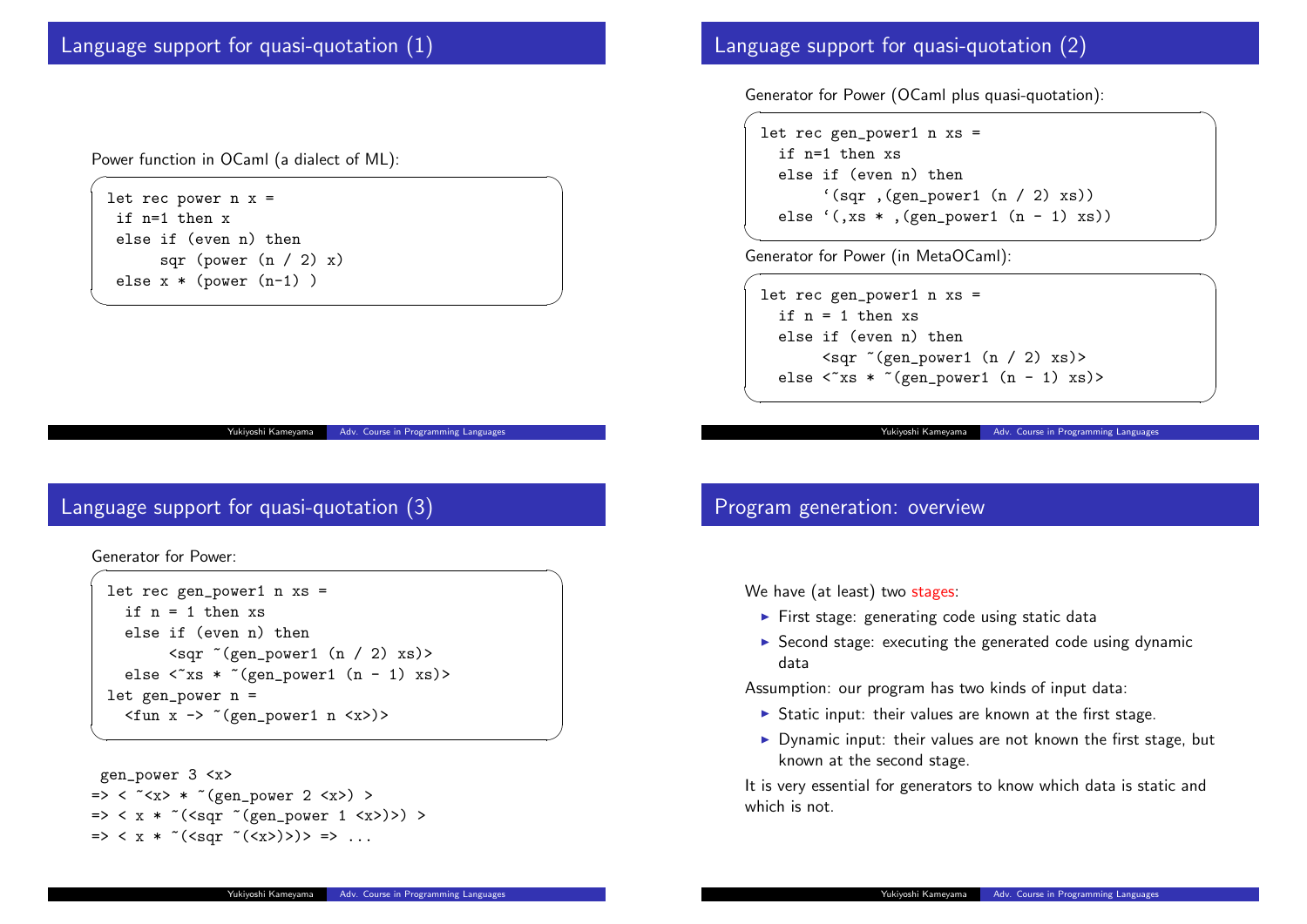#### Language support for quasi-quotation (4)

But is anything better than Lisp's S-expression approach ? Support for types.

- ▶ Types give a certain reliability of generator.
- ▶ Types give a certain reliability of generated code,
- ▶ AND it ensures "no free variables" in generated code.

Errors:

 $x + 1$ ,  $\langle x + 1 \rangle$ ,  $\langle$ fun  $x -\rangle$  3.0 + 1  $\langle$  fun  $x -\rangle$   $x + 1$ Ok:  $\langle$  fun x -> x + 1>, fun x ->  $\langle$   $x + 1$ >, fun  $x \rightarrow$  <fun  $y \rightarrow$   $x + y + 1$ >,

Yukiyoshi Kameyama | Adv. Course in Programming Languages

#### Staged Programming with

MetaOCaml is a multi-stage language OCaml.

Creating code:

```
let x = 3 + 5;
==> 8let x = .< 3 + 5 > .;;
\Rightarrow . < 3 + 5 >.;;
let x = . < 3 + 5 * y > .;==> (error)
```
#### Staged Programming with MetaOCaml

#### Executing code:

Staged Programming with

```
let x = .< 3 + 5 >.;
== . < 3 + 5 >.;;
let y = run x;;
==> 8let z = run .< . "x * ."
==> 64
```
#### Composing code:

let  $x = . < 3 + 5 >.$ ;  $==$  . < 3 + 5 >.;; let  $y = . < 7 * . x > . ;$  $\Rightarrow$  . < 7  $*$  (3 + 5) >. let  $z = .< .x / .y >.$ ;  $\Rightarrow$  . <  $(3 + 5)$  /  $(7 * (3 + 5))$  >. Yukiyoshi Kamey